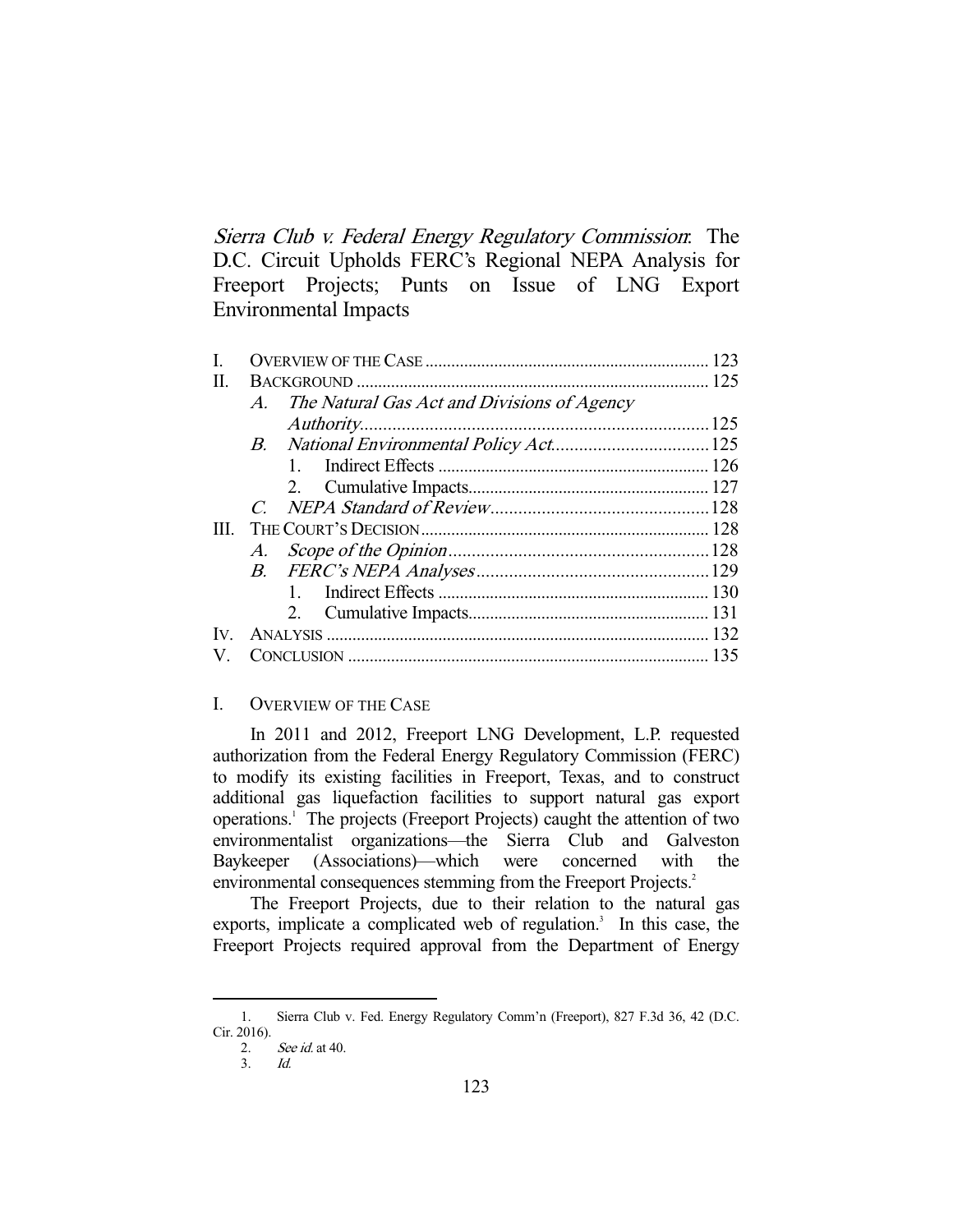(DOE) and FERC, and fell under the purview of the Natural Gas Act.<sup>4</sup> In addition, because the Freeport Projects qualify as a "major federal action," they implicated the National Environmental Policy Act (NEPA).<sup>5</sup> The noted case deals primarily with FERC's NEPA obligations regarding the construction and operation of the Freeport Projects. Accordingly, the Associations first raised their concerns by intervening in FERC's NEPA administrative proceedings.<sup>6</sup>

 In the FERC proceedings, the Associations argued that FERC failed to consider the indirect environmental effects of a possible increase in domestic natural gas production which would be induced by the Freeport Projects.<sup>7</sup> In addition, the Associations argued that FERC failed to analyze the cumulative environmental impacts of the Freeport Projects in light of other proposed or authorized natural gas export projects across the country.<sup>8</sup> FERC denied the Associations' petition for rehearing on their NEPA concerns.<sup>9</sup> In doing so, FERC rejected the assertion that increased domestic natural gas production was a causally related or reasonably foreseeable indirect effect of the Freeport Projects, and FERC found that the cumulative impact of nationwide proposed or authorized export projects fell outside the regulatory definition of "cumulative impact."<sup>10</sup> Following FERC's lead, the DOE quickly authorized Freeport to export natural gas from the FERC-approved facilities.<sup>11</sup> After the Associations failed to block the Freeport Projects' FERC administrative proceedings, the Associations sought judicial review of FERC's NEPA analysis and ultimate decision to approve the Freeport Projects.<sup>12</sup> The United States Court of Appeals for the D.C. Circuit, while reserving decision on the Associations' complaints related to natural gas exports, held that FERC's NEPA analysis of the non-export related environmental consequences of the Freeport Projects was not arbitrary or capricious, and thus complied with NEPA. Sierra Club v. Fed. Energy Regulatory Comm'n, 827 F.3d 36, 47-51 (D.C. Cir. 2016).

 <sup>4.</sup> Id. at 40-41.

<sup>5.</sup> See id. at 41; see generally Nat'l Envtl. Policy Act, 42 U.S.C. §§ 4321-4370 (2012); see also 40 C.F.R. § 1508.18 (2016).

 <sup>6.</sup> Sierra Club (Freeport), 827 F.3d at 42.

 <sup>7.</sup> Id.

 <sup>8.</sup> Id.

 <sup>9.</sup> Id. at 43.

 <sup>10.</sup> Id.

 <sup>11.</sup> Id.

 <sup>12.</sup> Id. at 40.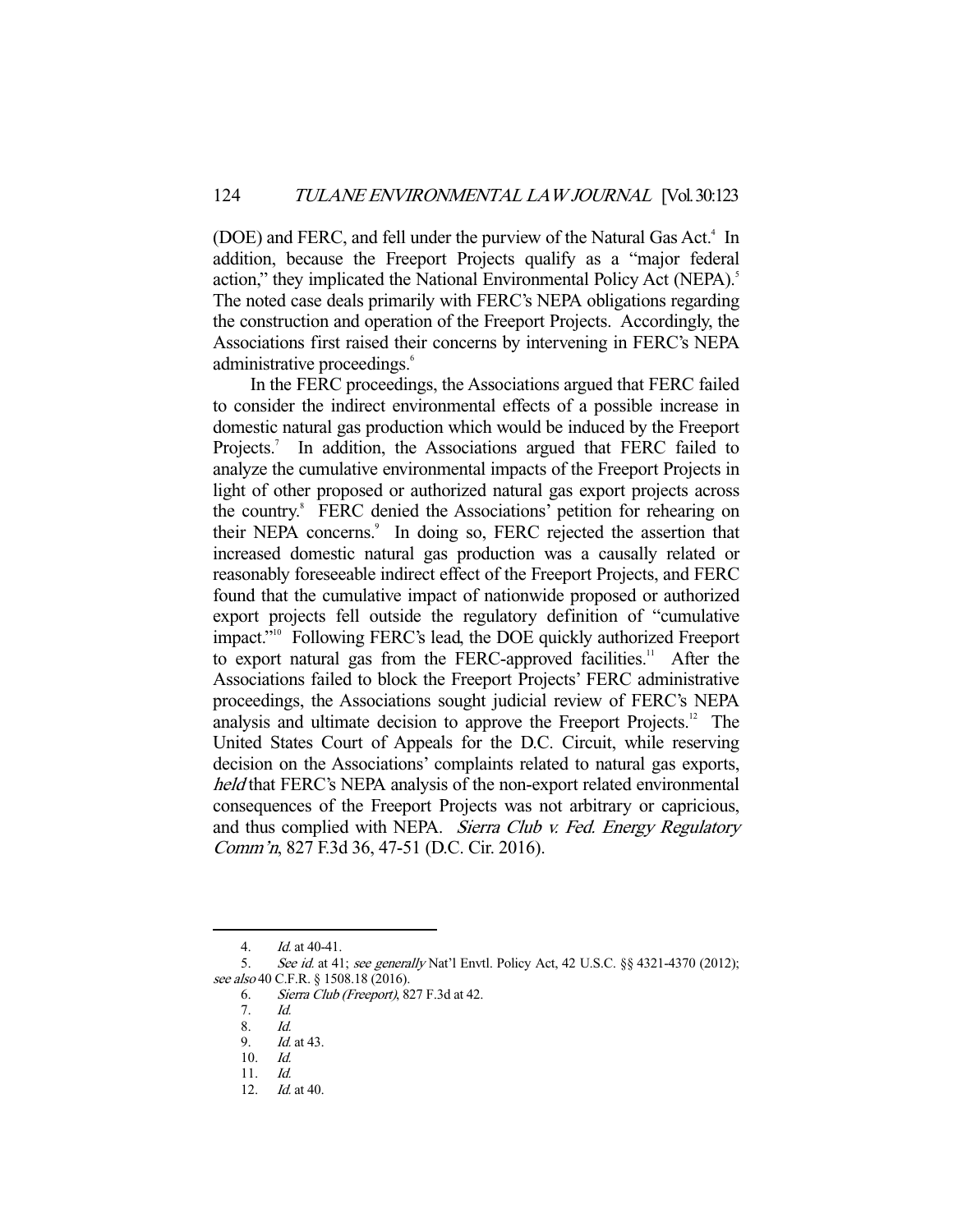# II. BACKGROUND

#### A. The Natural Gas Act and Divisions of Agency Authority

 The Natural Gas Act gives the DOE exclusive authority over the commodity export of natural gas.<sup>13</sup> The DOE, in turn, has delegated to FERC the authority to "[a]pprove or disapprove the construction and operation of particular [export] facilities, the site at which such facilities shall be located, and with respect to natural gas that involves the construction of new domestic facilities, the place of . . . exit for [natural gas] exports."14 Thus, while DOE has ultimate authority over the authorization of natural gas exports, FERC retains the authority over the facilities used for such exports. Further, the decisions of each agency with regard to their respective natural gas-related functions must comply with NEPA.<sup>15</sup> The Natural Gas Act also informs how FERC and the DOE must fulfill their NEPA obligations. For NEPA purposes, the Natural Gas Act designates FERC to be "the lead agency for the purposes of coordinating all applicable Federal authorizations and for the purposes of complying with the National Environmental Policy Act."<sup>16</sup> The DOE participates in FERC's NEPA process only as a "cooperating agency,"<sup>17</sup> although it is ultimately responsible for "supervis<sup>[ing]</sup> the preparation" of FERC's NEPA analyses.<sup>18</sup> Therefore, as long as the DOE independently reviews FERC's NEPA analysis, it may adopt FERC's analysis as its own.<sup>19</sup>

### B. National Environmental Policy Act

 The National Environmental Policy Act requires that federal agencies, upon a finding that an action constitutes a "major Federal action[] significantly affecting the quality of the human environment," must prepare a detailed environmental impact statement that addresses the environmental impact of the action.<sup>20</sup> Among other requirements, NEPA requires agencies to consider the action's "cumulative impact[s]"<sup>21</sup>

 <sup>13.</sup> Id. (citing Natural Gas Act of 1938, 42 U.S.C. § 7151(b) (2012)).

 <sup>14.</sup> U.S. Dep't of Energy, Delegation Order No. 00-004.00A, § 1.21A (May 16, 2006); cf. 15 U.S.C. § 717b(e)(1) (2012).

<sup>15.</sup> Sierra Club (Freeport), 827 F.3d at 41.<br>16. Id. (citing 15 U.S.C. § 717n(b)(1) (201 Id. (citing 15 U.S.C. § 717n(b)(1) (2012); see also 42 U.S.C. § 7172(a)(2)(B) (2012)).

<sup>17.</sup> *Id.* (citing 40 C.F.R. § 1501.6(b) (2016)).

<sup>18.</sup> *Id.* (citing 40 C.F.R. § 1501.5(a)(1)(2)).

<sup>19.</sup> *Id.* at 41-42 (citing 40 C.F.R. § 1506.3(c)).

 <sup>20. 42</sup> U.S.C. § 4332 (2012).

 <sup>21. 40</sup> C.F.R. § 1508.7 (2016).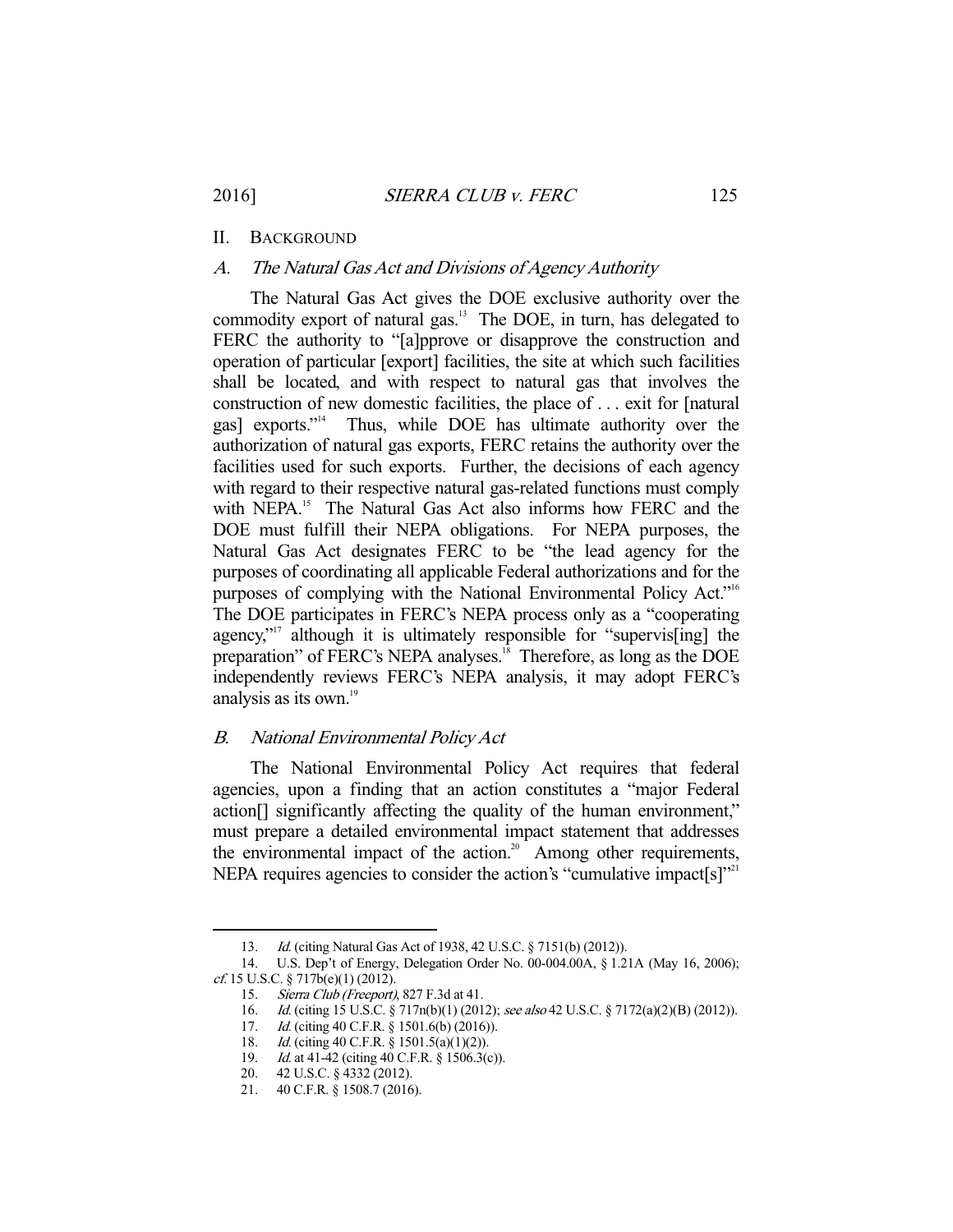and "indirect" environmental effects.<sup>22</sup> The Council on Environmental Quality (CEQ) issues guidance to federal agencies on how to administer their NEPA analyses.<sup>23</sup>

### 1. Indirect Effects

 NEPA requires agencies to consider the indirect environmental effects of their actions.<sup>24</sup> Indirect environmental effects are those that are "caused by the action and are later in time or farther removed in distance, but are still reasonably foreseeable."<sup>25</sup> In *Department of Transportation v.* Public Citizen, the United States Supreme Court compared the necessary causal relationship required for an indirect effect to the "familiar doctrine of proximate cause from tort law,"26 and explained that underlying policies or legislative intent should be examined in order to "draw a manageable line between those causal changes that may make an actor responsible for an effect and those that do not."<sup>27</sup> The Court's decision in Public Citizen indicates that indirect effect determinations should revolve around causation.28 In contrast, the United States Court of Appeals for the Eighth Circuit's more recent decision in Mid States Coalition for Progress v. Surface Transportation Board implies that indirect effects determinations should be much broader.<sup>29</sup> In *Mid States*, the court explained that any identified environmental effects, even those for which the extent of the effect had not been determined, must be considered in NEPA reviews.<sup>30</sup> Thus, courts have offered differing opinions on exactly how agencies should conduct indirect effect NEPA analyses.

CEQ is tasked with issuing agency guidance on NEPA matters.<sup>31</sup> In 2014, the CEQ issued draft guidance to provide federal agencies direction on when and how to consider the effects of greenhouse gas emissions and climate change in their evaluation of all proposed federal

27. Metro. Edison Co., 460 U.S. at 775 n.7.

<sup>22.</sup> *Id.* at § 1508.8(b).

<sup>23.</sup> See 42 U.S.C. § 4344 (2012); see also 40 C.F.R. §§ 1500-1508 (2016).

 <sup>24. 40</sup> C.F.R. § 1508.8(b) (2016).

 <sup>25.</sup> Id.

 <sup>26.</sup> Dep't of Transp. v. Pub. Citizen, 541 U.S. 752, 767 (2004) (quoting Metro. Edison Co. v. People Against Nuclear Energy, 460 U.S. 766, 774 (1983)).

<sup>28.</sup> See Pub. Citizen, 541 U.S. at 767.

 <sup>29.</sup> See Mid States Coal. for Progress v. Surface Transp. Bd., 345 F.3d 520 (8th Cir.

<sup>2003).</sup> 

 <sup>30.</sup> Id. at 549.

 <sup>31.</sup> See 42 U.S.C. § 4344 (2012); see also 40 C.F.R. §§ 1500-1508 (2016).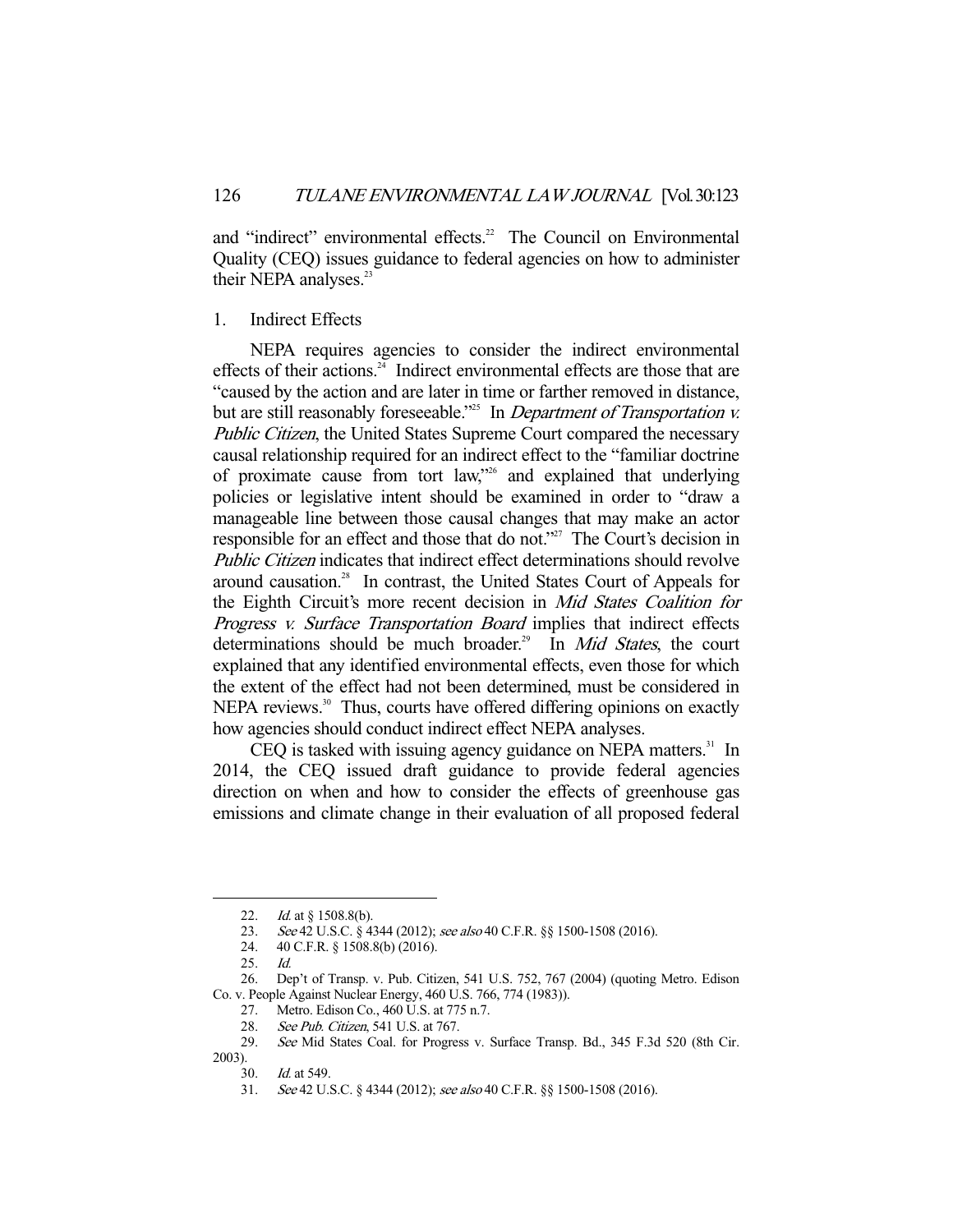actions.32 These regulations directed agencies to consider emissions from "activities that have a reasonably close causal relationship to the Federal action, such as those that may occur as a predicate for the agency action (often referred to as upstream emissions) and as a consequence of the agency action (often referred to as downstream emissions).<sup>333</sup> The CEQ regulations thus direct agencies to consider causally-connected activities that will occur both before and after an agency action in conducting indirect effects analyses. How agencies interpret CEQ's 2014 definition of causally-related activities, however, will determine what upstream or downstream activities they will incorporate in their indirect effects analyses.

## 2. Cumulative Impacts

 NEPA also dictates that an agency must examine the action's "cumulative impact," which is the environmental impact resulting from "the incremental impact of the action when added to other past, present, and reasonably foreseeable future actions."<sup>34</sup> The statutory definition of cumulative impact notably fails to draw a specific geographic range within which past, present, or reasonably fore seeable future actions must be considered in a cumulative impacts analysis. The D.C. Circuit helped clarify this ambiguity in TOMAC, Taxpayers of Michigan Against Casinos v. Norton by explaining that a cumulative impacts analysis must include agency actions which are "in the same geographic area."35 The Supreme Court has also offered guidance on this issue in the context of concurrent agency proposals.<sup>36</sup> In *Kleppe v. Sierra Club*, the Court explained the required scope of regional analyses for concurrent proposals by stating that "when several proposals for . . . [related] actions that will have cumulative or synergistic environmental impact upon a region are pending concurrently before an agency, their environmental consequences must be considered together."<sup>37</sup> Accordingly, the *Kleppe* decision mandates that concurrent proposals for agency action which together have an impact "upon a region" must be considered together.<sup>38</sup>

<sup>32.</sup> Council on Envtl. Quality, DRAFT published for public review and comment (Dec. 2014), http://www.whitehouse.gov/sites/default/files/docs/nepa\_revised\_draft\_ghg\_guidance\_ searchable.pdf.

 <sup>33.</sup> Id. at 11.

 <sup>34. 40</sup> C.F.R. § 1508.7 (2016).

 <sup>35.</sup> TOMAC, Taxpayers of Mich. Against Casinos v. Norton, 433 F.3d 852, 864 (D.C. Cir. 2006).

 <sup>36.</sup> See Kleppe v. Sierra Club, 427 U.S. 390 (1976).

<sup>37.</sup> *Id.* at  $410$ .

 <sup>38.</sup> See id.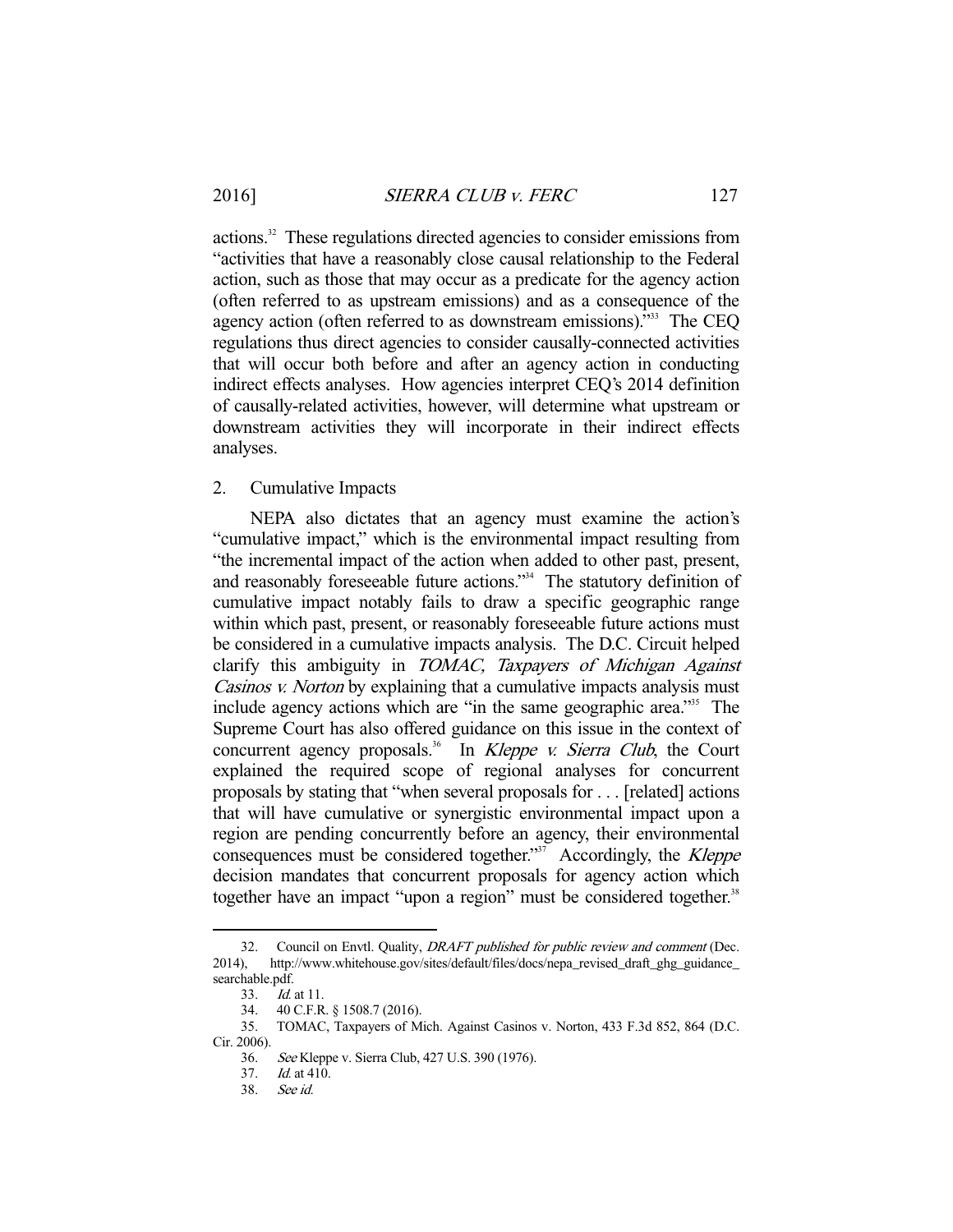Thus, while *TOMAC* and *Kleppe* indicate that cumulative impacts should be considered within a "region" or "same geographic area," they nonetheless fail to identify specific boundaries for that region.<sup>39</sup>

### C. NEPA Standard of Review

 The federal judiciary is charged with review of agencies' NEPA analyses.<sup>40</sup> A court reviewing an agency's NEPA analysis must "simply [] ensure that the agency has adequately considered and disclosed the environmental impact of its actions and that its decision is not arbitrary or capricious."<sup>41</sup> If an agency's NEPA analysis is "fully informed and well considered," it is entitled to judicial deference.<sup>42</sup> If the agency can meet this standard, a reviewing court should not substitute its own policy judgement for that of the agency.<sup>43</sup>

#### III. THE COURT'S DECISION

### A. Scope of the Opinion

 In the noted case, while ultimately finding that FERC's NEPA analysis was neither arbitrary nor capricious, the D.C. Circuit carefully drew a line between the issues it was deciding and the issues it was not deciding. After brushing aside FERC's initial jurisdictional challenges, the court stated that the propriety or scope of FERC's delegated authority under the Natural Gas Act, along with the administrative hierarchy between the DOE and FERC for NEPA analyses, was not at issue in the case.<sup>44</sup> Additionally, the court found that because no "segmentation" challenges had been lodged by the Associations against FERC for reviewing the Freeport Projects separately from the larger inter-agency export authorization process, it was not deciding any segmentation issues.<sup>45</sup> The court further declined to determine whether FERC's NEPA analysis relating to the export terminals would satisfy the DOE's own obligatory NEPA analysis concerning the actual export of natural gas or whether the DOE and FERC's authorizations of the respective construction and export activities qualified as "connected actions" for

 <sup>39.</sup> See TOMAC, 433 F.3d at 864; see Kleppe, 427 U.S. at 410.

 <sup>40.</sup> See 5 U.S.C. §§ 701-706 (2012).

 <sup>41.</sup> Balt. Gas & Elec. Co. v. Nat. Res. Def. Council, Inc., 462 U.S. 87, 97-98 (1983).

Nat. Res. Def. Council, Inc. v. Hodel, 865 F.2d 288, 294 (D.C. Cir. 1988).

 <sup>43.</sup> Id.

 <sup>44.</sup> Sierra Club v. Fed. Energy Regulatory Comm'n (Freeport), 827 F.3d 36, 45 (D.C. Cir. 2016).

 <sup>45.</sup> See id.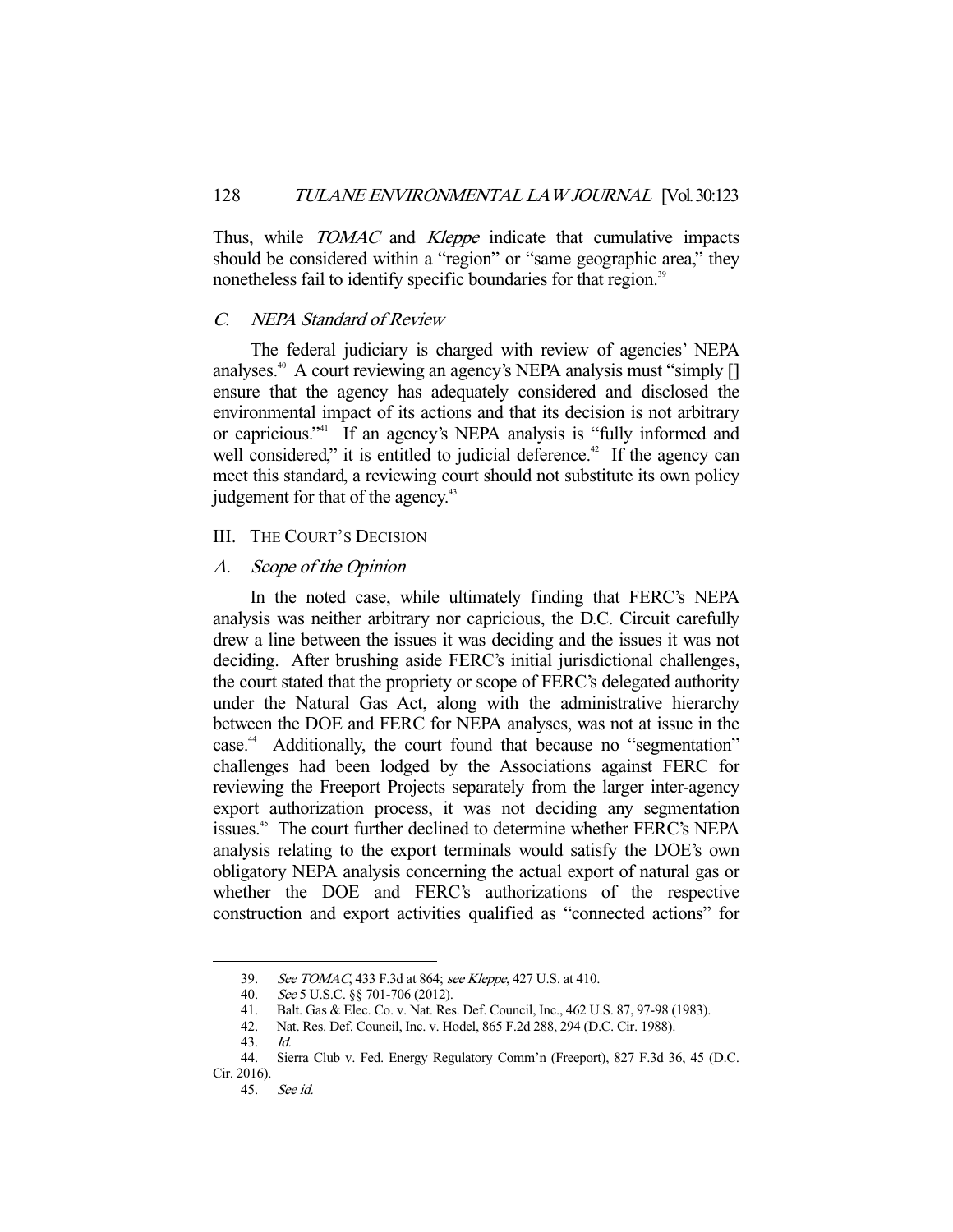NEPA purposes.<sup>46</sup> Instead, the court emphasized that its decision would pertain only to FERC's NEPA duties to adequately consider the indirect and cumulative environmental impacts of the "siting, construction, expansion, [and] operation" of the Freeport Projects.<sup>47</sup> The court based its denial to discuss these issues on the division of authority between the two agencies with respect to construction of natural gas export facilities and natural gas exports in general.<sup>48</sup> The court reasoned that the Natural Gas Act placed export decisions "squarely and exclusively within the [DOE's] wheelhouse," while decisions relating to the construction and modifications of the physical export facilities fell under FERC's authority.49 The court maintained that the Associations' objections related to the DOE's NEPA obligations ought to be raised in a pending challenge of the DOE's decision to authorize natural gas exports.<sup>50</sup>

## B. FERC's NEPA Analyses

 After delineating the scope of its decision, the court proceeded to discuss the merits of the Associations' claims regarding FERC's NEPA analyses.<sup>51</sup> The Associations argued that FERC failed to adequately consider the indirect effects and cumulative impacts of approving the Freeport Projects in its NEPA analyses. $52$  The court explained its standard of review by stating that it was not the court's job to "flyspeck" FERC's NEPA analysis for minor deficiencies.<sup>53</sup> Instead, the court maintained its job was "simply to ensure that the agency has adequately considered and disclosed the environmental impact of its actions and that its decision is not arbitrary or capricious."54 Under this standard of review, the court, while consistently emphasizing the limited scope of its decision, ultimately determined that none of the Associations' arguments prevailed.<sup>55</sup>

-

54. Id. at 46 (quoting Balt. Gas & Elec. Co. v. Nat. Res. Def. Council, Inc., 462 U.S. 87,

97-98 (1983)) (internal quotation marks omitted).

 <sup>46.</sup> Id. at 45-46.

 <sup>47.</sup> Id. at 46 (citing 15 U.S.C. § 717b(e)(1) (2012)).

 <sup>48.</sup> See id.

 <sup>49.</sup> Id.

 <sup>50.</sup> Id.

 <sup>51.</sup> Id.

 <sup>52.</sup> Id.

 <sup>53.</sup> Id.

 <sup>55.</sup> Id.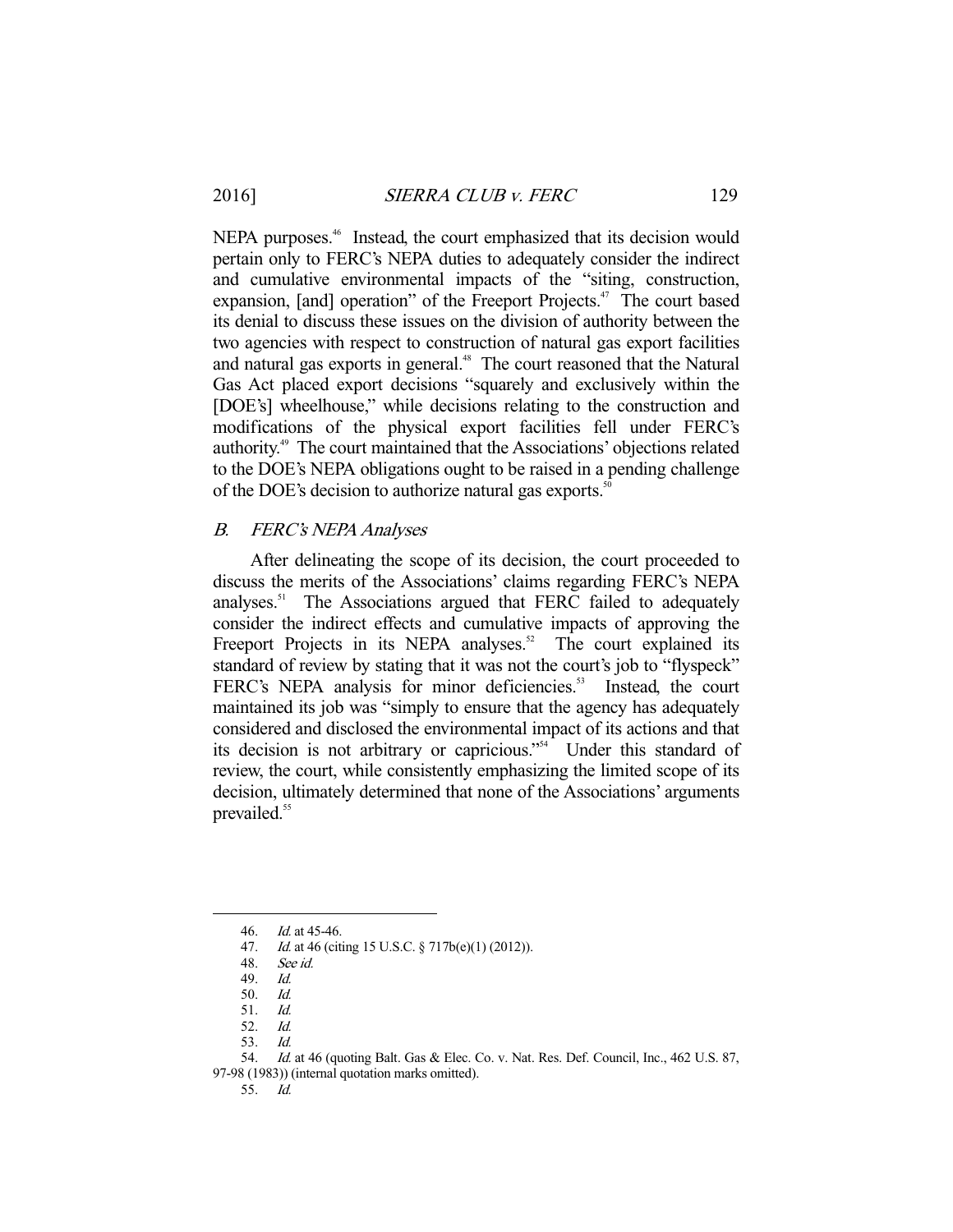#### 1. Indirect Effects

 Before addressing the Associations' claims relating to the indirect environmental effects of FERC's NEPA analysis, the court explained the rules governing how agencies are required to conduct such indirect effect determinations. The proper test for indirect effects, the court maintained, was not every effect of the Freeport Projects, which might be considered a but-for cause of the Projects, but was instead any effect "sufficiently likely to occur that a person of ordinary prudence would take it into account in reaching a decision."56 The court concluded that the indirect effects test under NEPA "requires a reasonably close causal relationship' [sic] between the environmental effect and the alleged cause."<sup>57</sup>

 The Associations' first indirect effects argument contended that "basic economic principles" supported the proposition that FERC's authorization of the Freeport Projects would lead to DOE's grant of an export license, which would increase domestic natural gas production.<sup>58</sup> This increase, the Association argued, would in turn increase natural gas prices and cause consumers to turn to more environmentally harmful energy sources like coal.<sup>59</sup> The court declined to take a stance on the merits of this argument. Instead, the court determined that the Associations' proposed chain of events did not merit consideration in FERC's NEPA analysis.<sup>60</sup> DOE's grant of a natural gas export license, the court reasoned, was an intervening action which broke the NEPA causal chain because FERC had no authority over that DOE decision.<sup>61</sup> Accordingly, FERC had no responsibility to include the consideration of DOE's export grant in its NEPA analysis because it was a consideration it "could not act on" and for which it could not be "the legally relevant cause."<sup>62</sup> By this reasoning, the court distinguished *Mid States*, which the Associations relied upon for their argument that FERC had to consider environmental effects for which the nature of the effects, but not the extent of the effects, had been identified.<sup>63</sup> Noting that the Eighth Circuit's decision in Mid States held no biding precedent on the D.C.

-

63. Id.

 <sup>56.</sup> Id. at 47 (quoting City of Shoreacres v. Waterworth, 420 F.3d 440, 453 (5th Cir. 2005) (quoting Sierra Club v. Marsh, 976 F.2d 763, 767 (1st Cir. 1992))) (internal quotation marks omitted).

 <sup>57.</sup> Id. (quoting Dep't of Transp. v. Pub. Citizen, 541 U.S. 752, 767 (2004)) (internal quotation marks omitted).

 <sup>58.</sup> Id.

 <sup>59.</sup> Id.

 <sup>60.</sup> Id. at 47-48.

 <sup>61.</sup> Id. at 48.

 <sup>62.</sup> Id. (quoting Pub. Citizen, 541 U.S. at 769).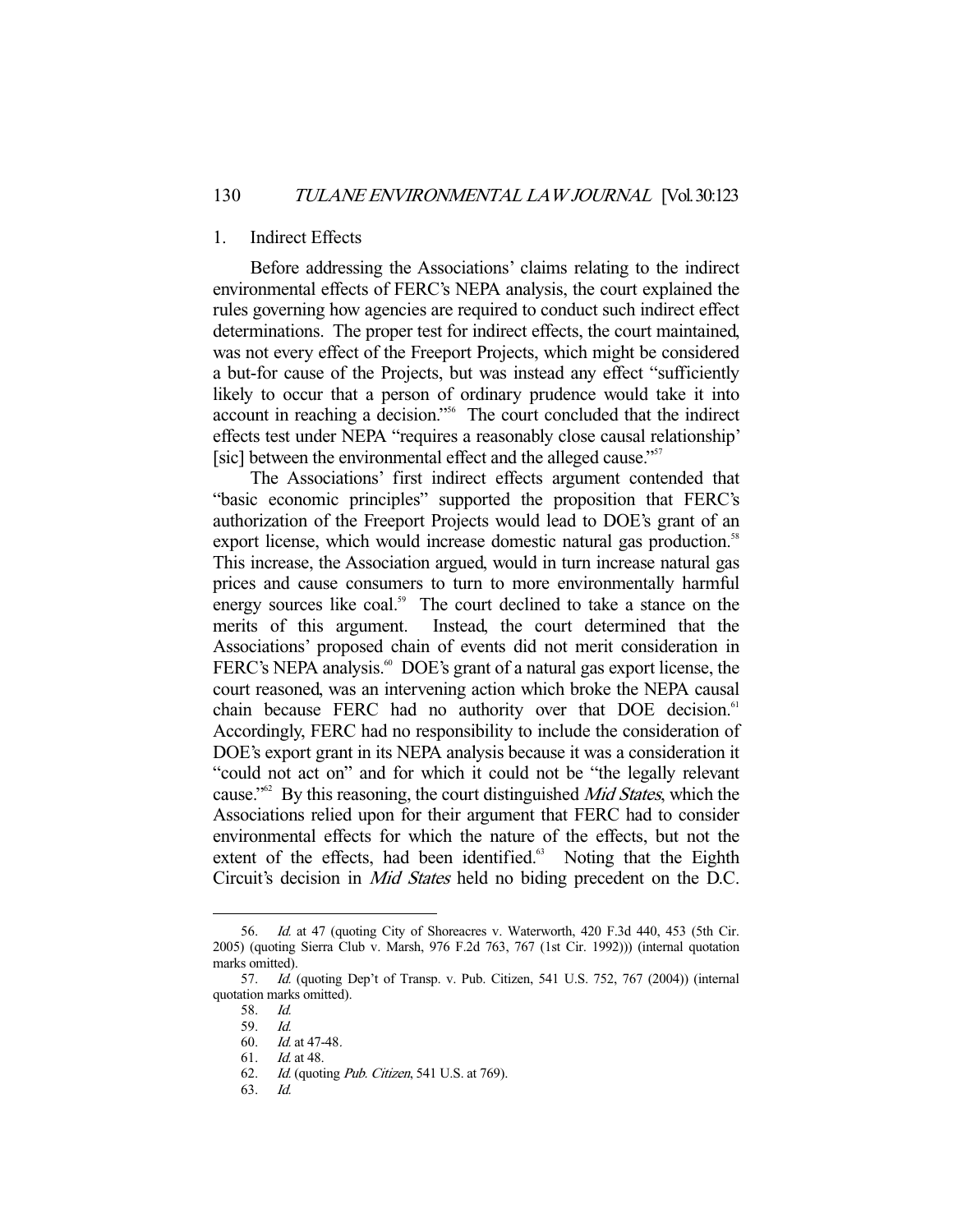Circuit, the court again pointed out that the Associations had not identified "any specific and causally linear indirect consequences" apart from the intervening action of DOE's export grant.<sup>64</sup>

 The Associations' second indirect effects argument was that FERC acted arbitrarily and capriciously by not considering a report by the Energy Information Administration which it contended "specifically predicted the extent to which LNG exports from the Gulf Coast would increase gas production and coal use." $\delta$  Again, the court concluded that because the report dealt with consequences relating to DOE's export grant it was not relevant for FERC's NEPA analysis of the environmental effects of the construction and modification of the Freeport Projects.<sup>66</sup> In coming to this conclusion, the court acknowledged seemingly contrary Supreme Court precedent in *SEC v. Chenery Corp*.<sup>67</sup> In *Chenery*, the Supreme Court stated that "[t]he grounds upon which an administrative order must be judged are those upon which the record discloses that its action was based."68 The court noted, however, that D.C. Circuit precedent in Shea v. Director, Office of Worker's Compensation Programs, U.S. Department of Labor provided a caveat to the Chenery principle: while an appellate court must judge the agency's findings upon the grounds upon which the action was made, it can instead base the agency's findings on a separate ground found by the court.<sup>69</sup> Thus, the court concluded that although FERC had not considered the Energy Information Administration's report in its ultimate decision, the court could instead base its approval of FERC's analysis by resort to its own intervening cause rationale.<sup>70</sup>

2. Cumulative Impacts

 After rejecting the Associations' indirect effects challenges, the court moved next to the Associations' argument that FERC should have undertaken a cumulative impacts analysis which included proposed or approved natural gas export terminals nationwide.<sup>71</sup> The court relied on TOMAC to explain that cumulative impacts analyses only need to

 <sup>64.</sup> Id.

 <sup>65.</sup> Id.; see U.S. Energy Info. Admin., Effect of Increased Natural Gas Exports on Domestic Energy 1, 3 (Jan. 2012), http://energy.gov/sites/prod/files/2013/04/f0/fe\_eia\_lng.pdf.

<sup>66.</sup> Sierra Club (Freeport), 827 F.3d at 48.<br>67. See id. (citing SEC v. Chenery Corp., 3

See id. (citing SEC v. Chenery Corp., 318 U.S. 80, 87 (1943)).

<sup>68.</sup> *Chenery*, 318 U.S. at 87.<br>69. Shea v. Dir., Office of Shea v. Dir., Office of Workers' Comp. Programs, U.S. Dep't of Labor, 929 F.2d

<sup>736, 739</sup> n.4 (D.C. Cir. 1991).

 <sup>70.</sup> See Sierra Club (Freeport), 827 F.3d at 48-49.

 <sup>71.</sup> Id. at 50.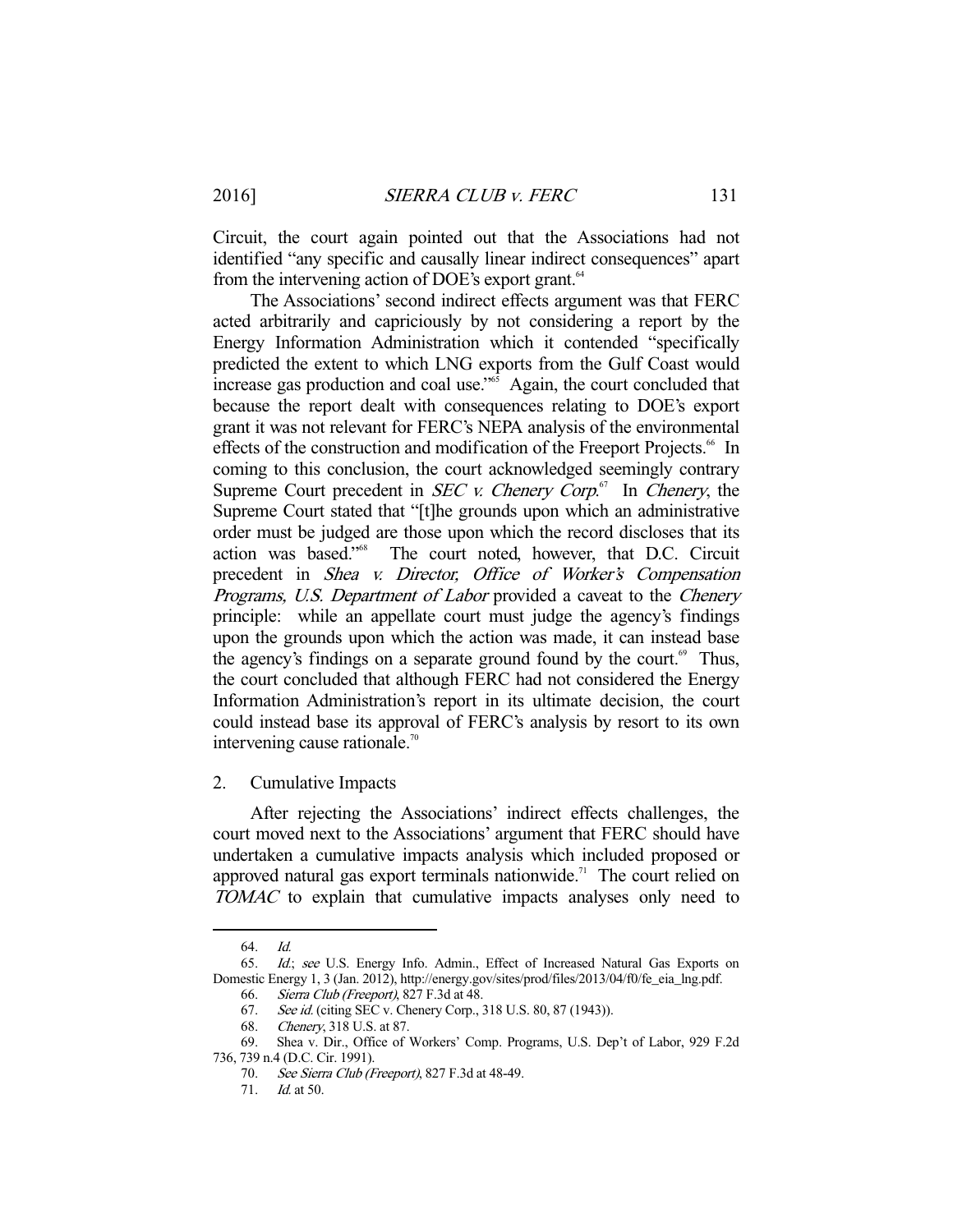include actions which are "in the same geographic area."<sup>72</sup> Noting that the determination of the relevant geographic area "'requires a high level of technical expertise'" and "'is a task assigned to the special competency of' the Commission," the Court held that FERC's selection of a countywide area was appropriate.<sup>73</sup> The court found that the Associations' calls for a nationwide geographic area "draws the NEPA circle too wide for the Commission."74

The Associations urged that *Kleppe* compels a different conclusion on the issue.<sup>75</sup> In *Kleppe* the Supreme Court stated that concurrent agency proposals that will have a cumulative impact "upon a region" must be considered together.<sup>76</sup> The court, however, keyed in on the words "upon a region" and noted FERC had indeed complied with the requirement by evaluating the cumulative impacts within the countywide region.<sup>77</sup> While acknowledging that a nationwide cumulative impacts analysis might be warranted in some situations, the court found that the lack of evidence that the Freeport Projects would have any impact on energy markets or emission levels on a national scale meant FERC's cumulative impacts analysis was neither arbitrary nor capricious.<sup>78</sup>

IV. ANALYSIS

 The D.C. Circuit's decision in the noted case provides important insight into the extent to which agencies must consider effects they cannot directly control in analyzing indirect effects and cumulative impacts in a NEPA analysis. In particular, the decision confers a limitation on the extent to which agencies must consider the effects of intervening causes in their NEPA analyses. While the case resolves these issues in the context of FERC's authority over natural gas terminal construction and modification, it marks a minor skirmish in the environmental battle over natural gas exports with the decisive outcome still to be decided in pending DOE litigation.

 The court's decision is in line with prior jurisprudence. Because the court declined to widen FERC's "NEPA circle," this decision is consistent with precedent in *Public Citizen* and *Kleppe*.<sup>79</sup> Like in *Public* 

<sup>72.</sup> *Id.* (quoting TOMAC, Taxpayers of Mich. Against Casinos v. Norton, 433 F.3d 852, 864 (D.C. Cir. 2006)).

 <sup>73.</sup> Id. at 49 (quoting Kleppe v. Sierra Club, 427 U.S. 390, 412-14 (1976)).

<sup>74.</sup> *Id.* at 50.

 <sup>75.</sup> See id.

<sup>76.</sup> *Kleppe*, 427 U.S. at 410.

<sup>77.</sup> Sierra Club (Freeport), 827 F.3d at 50.

 <sup>78.</sup> Id.

 <sup>79.</sup> Id.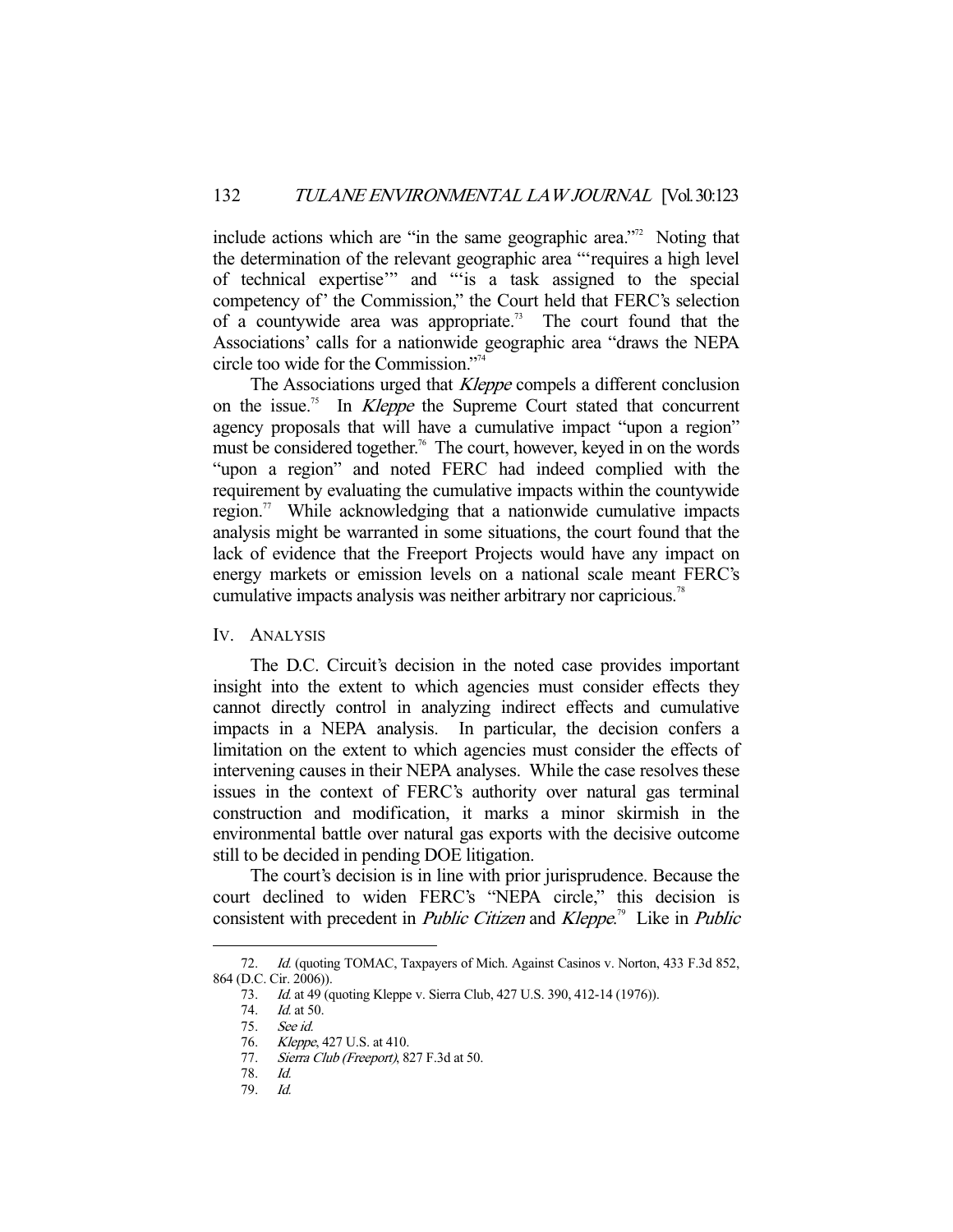Citizen, in which the Supreme Court declined to require the Federal Motor Carrier Safety Administration to consider environmental effects for which it was not the legally relevant cause, the D.C. Circuit did not require FERC to consider environmental impacts which would ultimately be caused by DOE's approval of natural gas exports—an operation over which FERC lacked direct control.<sup>80</sup> Similarly the court's decision reflects *Kleppe's* earlier insistence on regional rather than nationwide cumulative impacts analyses and emphasizes an agency's practical considerations in conducting NEPA analyses.<sup>81</sup>

 The decision is also important because it sheds light on how courts and agencies are likely to interpret CEQ guidance on assessing effects on climate change in NEPA analyses. Although the 2014 CEQ guidance directed agencies to consider "upstream" and "downstream" actions predicated on or following from the agency's decision, $\frac{82}{3}$  the actual effect of the CEQ guidance will depend on agency and judicial interpretation. FERC's finding, along with the court's subsequent ruling, points to a narrower interpretation of CEQ guidance regarding "upstream" and "downstream" impacts than that proposed by CEQ itself. In the future, agencies may tend to adopt this narrower interpretation and decline to consider more attenuated indirect effects in their NEPA analyses. Ultimately, however, this issue will likely be resolved by the courts.

 The court's decision is largely consistent with the purposes of NEPA. While the court's decision may be seen as a setback for environmentalists opposing natural gas exports, it marks a balance between the administrability of NEPA by agencies and NEPA's aim of protecting the environment.<sup>83</sup> By marking the DOE's approval of natural gas exports an intervening cause, $84$  the decision generally lessens the extent of FERC's NEPA analyses for approval of natural gas export terminals by providing clarification of its required NEPA boundaries. In turn, this clarification will likely increase the ease and likelihood of authorizing such export terminals in the future. On the other hand, the D.C. Circuit, by determining DOE's export authorization was an intervening cause and reserving the export-related indirect effects and cumulative impacts for decision in the DOE litigation,<sup>85</sup> has not

<sup>80.</sup> Dep't of Transp. v. Pub. Citizen, 541 U.S. 752, 769 (2004); Sierra Club (Freeport), 827 F.3d at 49.

 <sup>81.</sup> Sierra Club (Freeport), 827 F.3d at 50; see Kleppe, 427 U.S. at 410.

<sup>82.</sup> Council on Envtl. Quality, *supra* note 32.<br>83. See generally COUNCIL ON ENVTL. OU.

See generally COUNCIL ON ENVTL. QUALITY, EXEC. OFFICE OF THE PRESIDENT, A CITIZEN'S GUIDE TO THE NEPA: HAVING YOUR VOICE HEARD (2007).

 <sup>84.</sup> Sierra Club (Freeport), 827 F.3d at 47-48.

 <sup>85.</sup> See id. at 46-48.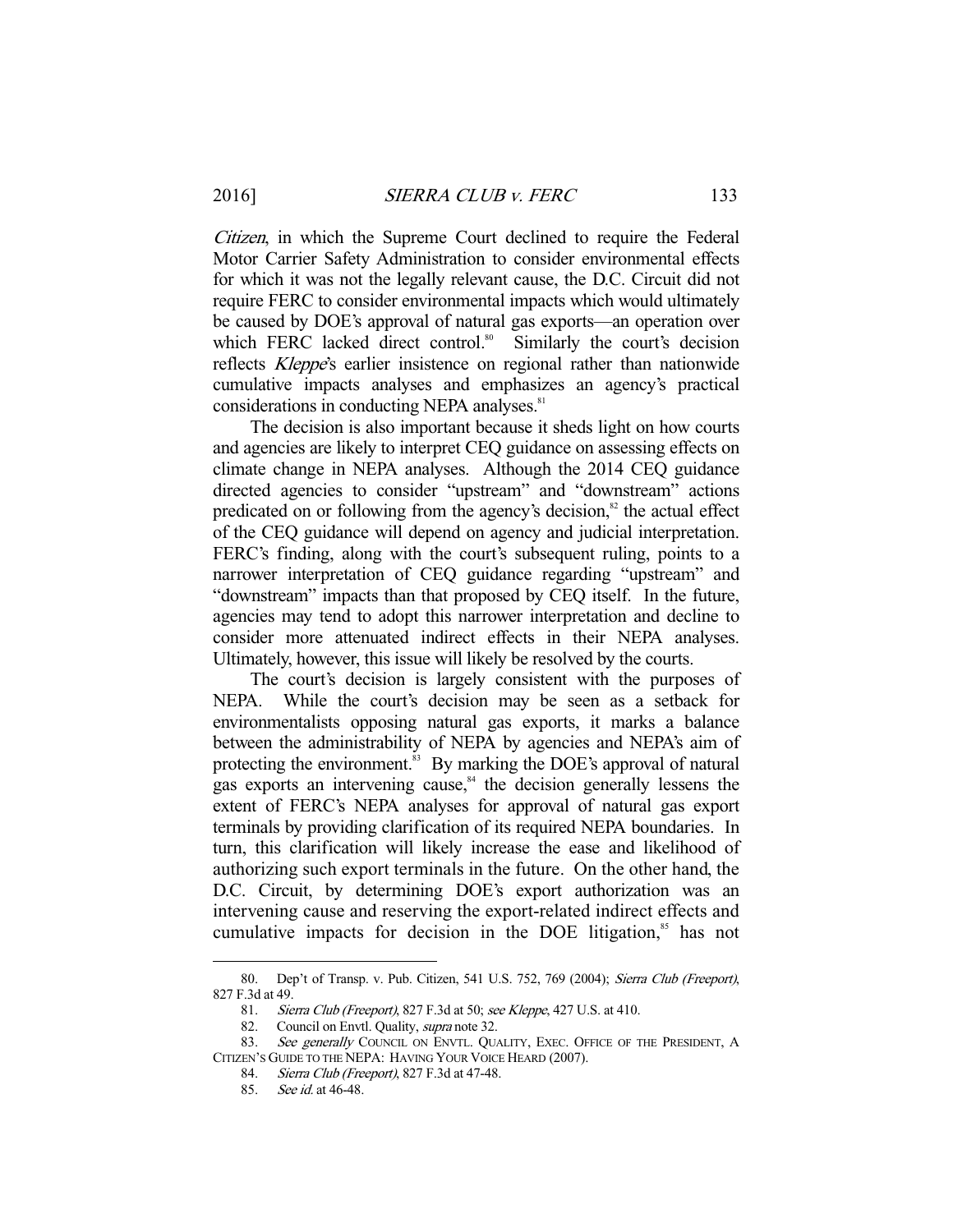entirely eliminated environmentalist arguments regarding the export authorization's effects on climate change. For example, the court declined to adopt a concrete stance on the merits of the Associations' argument that the Freeport Projects would, by a chain of dependent actions, ultimately lead to greater use of environmentally harmful products like coal.86 Instead, it relied on its intervening action rationale to find in favor of  $FERC<sup>87</sup>$  The decision clarifies  $FERC<sup>8</sup>$  NEPA obligations in relation to the physical export terminals while allowing environmentalists to fight another day.

By applying the Supreme Court's rationale from *Public Citizen* in an energy project context, the court eliminated an important argument for environmentalists seeking to challenge energy infrastructure projects. Under the D.C. Circuit's holding, environmentalists may no longer argue that agencies tasked with approving energy infrastructure must consider the indirect and cumulative effects of induced energy production in their environmental analyses. To the contrary, agencies charged with NEPA analyses for energy infrastructure projects will not have to consider the indirect or cumulative environmental effects of actions outside of their direct authority. Thus, the holding may be especially relevant for agencies responsible for approving expansions to other energy infrastructure, such as interstate natural gas pipelines, but who do not hold direct authority over where and how such energy is ultimately consumed or used. This decision will certainly have direct relevance, for example, on the many proposed, pending, or approved natural gas terminals in the United States.<sup>88</sup>

 The court's limited holding sets the stage for a showdown in the DOE litigation, which will have important implications for stakeholders on both sides of the case. While the decision clarifies the NEPA process for agencies in charge of energy infrastructure approvals, it leaves unresolved the issue of whether or not agencies charged with approval of broader actions, for example DOE's authority over natural gas exports in general, will have to consider the indirect and cumulative environmental impacts of their decisions from an induced production or climate change context. The court's agreement with FERC's stance that DOE's export authorization was too attenuated of an effect to include in its NEPA analysis might suggest that the court would entertain similar arguments

 <sup>86.</sup> Id. at 47-48.

 <sup>87.</sup> Id. at 49.

 <sup>88.</sup> See FED. ENERGY REGULATORY COMM'N, LNG (last updated Oct. 13, 2016), http://www.ferc.gov/industries/gas/indus-act/lng.asp.